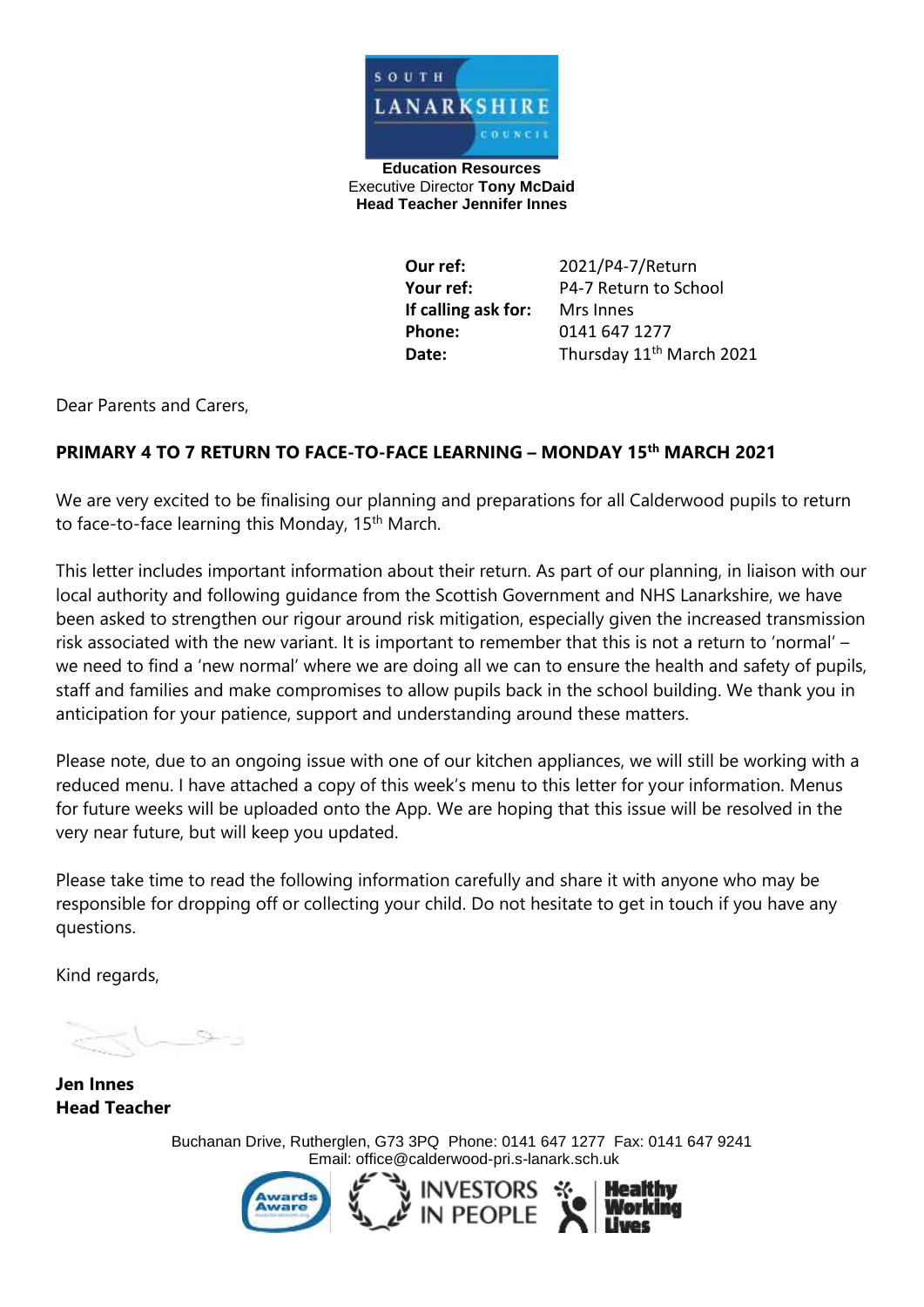

# **Calderwood Primary School**

## **Primary 4 to 7: Return to Face-to-Face Learning**

**15th March 2021**

## **Drop Off and Pick Up Times**

Drop off and pick up times will remain the same as before for all classes. Children should line up at the same doors. We would ask all parents and carers to drop-and-go. Children should arrive in the playground just before their bell rings. As before, the playground will be supervised from 8.50am. All staff will be wearing their pink vests to be easily identifiable. As before, children should go straight to their lines when they arrive in the playground. Children arriving earlier with younger siblings who are in school before them should wait at the pitch with a member of support staff. There is no access to the Trim Trail or pitch area after school, and parents should leave the playground immediately after collecting their child.

## **Parents and Carers**

The First Minister has been very clear that there are concerns around an increase in transmission rates following the return of schools due to parents and carers interacting whilst out-and-about on the school run. For this reason, we would ask the following:

- All parents and carers who can, must wear a mask when entering the playground
- If you cannot wear a mask, please have your lanyard or card on display
- All adults dropping off children must maintain a 2m distance from other adults
- Parents and carers must stand away from the doors when waiting on children to be dismissed to give both the children and their teacher space
- Parents and carers must drop-off or pick-up and go please do not linger in the playground

**Parents and carers will not be allowed into the school bubble (entrance) under** *any* **circumstances** unless it is an absolute emergency. School staff can be contacted by telephone or email. If you need to speak to someone or have a question, please use one of these methods of communication. Please ensure your child has everything they need for their day when you drop them off. If you do forget something that is essential, for example, a packed lunch, we will have a box at the front of the school (with stickers and a pen). You should put a sticker on the item with your child's name and room number. The box will be checked regularly and items distributed throughout the day.

**All of these measures are in place based on the guidance we have received to allow us to open the school safely. We are working very hard to keep your child safe and happy. Please do not put us in the very awkward and uncomfortable position of having to challenge anyone for not following the requests above. We need to work together to keep Calderwood open and our children in school.**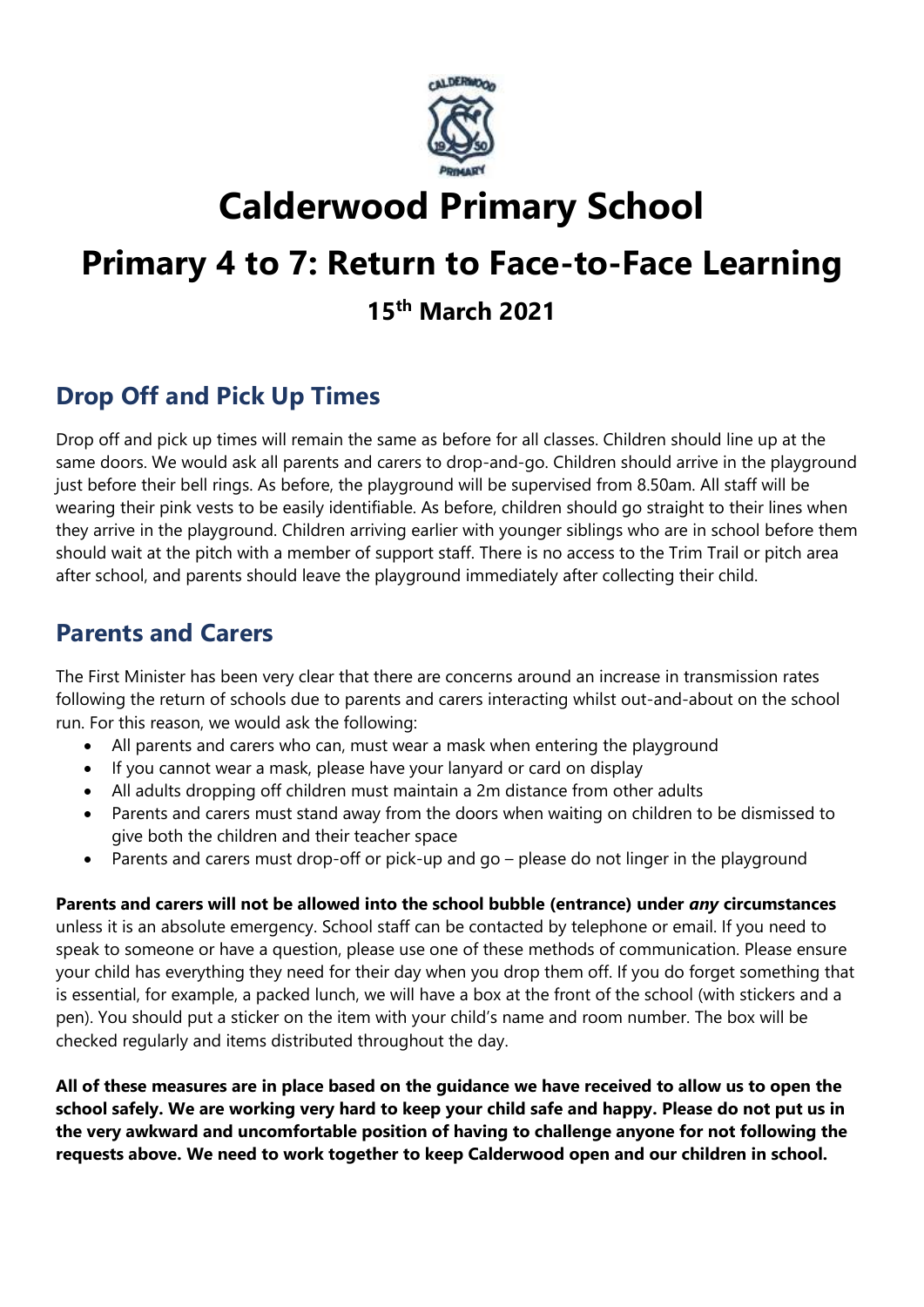## **Classrooms**

#### **2m Distancing**

Children will be kept in their class 'bubbles' throughout the day. Children are not required to socially distance from each other, but staff must retain a 2m distance from pupils at all times. This is obviously not easy in the school environment, and masks will be worn by staff when this isn't possible (for example, comforting an upset child or administering First Aid). We would ask for your support with this by trying to ensure that children are able to be as independent as possible when they are in school. Please do not send them with laced shoes that they cannot tie on their own, or a jacket that they cannot get on and off, etc. We would also ask you to give some consideration to items in packed lunches that can be tricky to open (there will always be staff on-hand, but we are trying to minimise close contact whenever possible). Please note, that some staff members may opt to wear a mask or face covering at all times.

#### **Ventilation**

Classrooms will be ventilated throughout the day by windows being open periodically. Staff are aware of the need to balance the requirements for ventilation with the colder weather, and windows will not be left open all day if it results in the classroom being very cold, however, we would recommend that pupils bring a jumper or cardigan in case the classrooms are cooler than usual.

#### **Outdoor Learning**

We will be encouraging outdoor learning as often as possible, and we would therefore ask that you ensure children come to school dressed appropriately for the weather.

#### **P.E.**

P.E. days may be different than those before Christmas. Your child's class teacher will communicate these to you next week. Due to current restrictions, all P.E. sessions will continue to take place outdoors.

## **Room 14**

Room 14's classroom has moved to the hall to give them additional space. Pupils will still enter and leave from the same door.

## **Playtimes and Lunchtimes**

Playtimes and lunchtimes will be staggered as before. We have received updated guidance from South Lanarkshire Council which asks us to ensure classes stay in their bubbles over the course of the day. In order to meet this requirement, the playground will be split into different 'zones' for each class. Each class will be allocated time on the Trim Trail and in our new 'Den Building and Loose Parts' zone. All children will also have allocated seats in the canteen for lunchtimes.

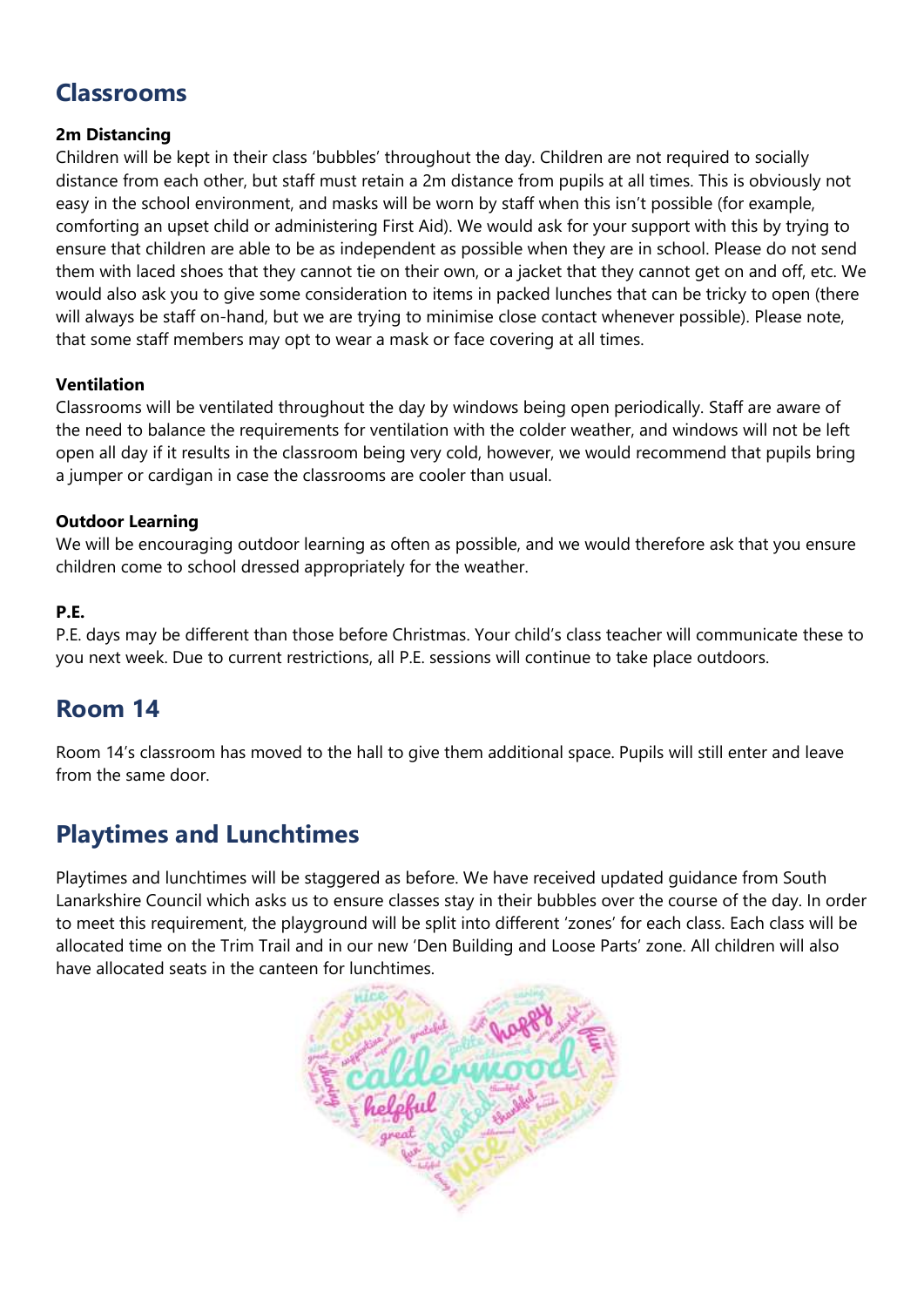## **Hygiene and Cleaning**

We will continue to encourage good hygiene and establish hand-washing and sanitising routines (as we enter classrooms, before eating and drinking). Hand sanitiser is available in dispensers throughout the school. The school will continue to be cleaned regularly throughout the day, with a particular focus on high traffic areas and 'touch-points'.

## **Sickness/Symptoms**

Please be aware of the three symptoms of Covid we are asked to look out for – a cough, temperature or loss of taste and/or smell. Please **do not** send your child to school if they display any of these symptoms. If a child becomes unwell over the course of the day, we will contact you and ask you to arrange for them to be collected as soon as possible. Children who show the above symptoms will wait in our Parents' Room (in the foyer area) so that they are not around other children whilst they are waiting to be collected.

## **Lateral Testing**

All school staff have been provided with Lateral testing kits for Covid-19. We are self-testing twice a week.

## **Classes and Timings**

#### **Group A**

| <b>Room Number</b> | <b>Start Time</b> | <b>Playtime</b> | Lunchtime | <b>Pick Up Time</b> |
|--------------------|-------------------|-----------------|-----------|---------------------|
| 9, 10, 13 & 15     | $8.55$ am         | 10.10am         | 11.55am   | 2.55 <sub>pm</sub>  |

#### **Group B**

| <b>Room Number</b> | <b>Start Time</b> | <b>Playtime</b> | Lunchtime | <b>Pick Up Time</b> |
|--------------------|-------------------|-----------------|-----------|---------------------|
| 7, 8, 11, 12 & 14  | 9.05am            | $10.30$ am      | 12.45pm   | 3.05 <sub>pm</sub>  |